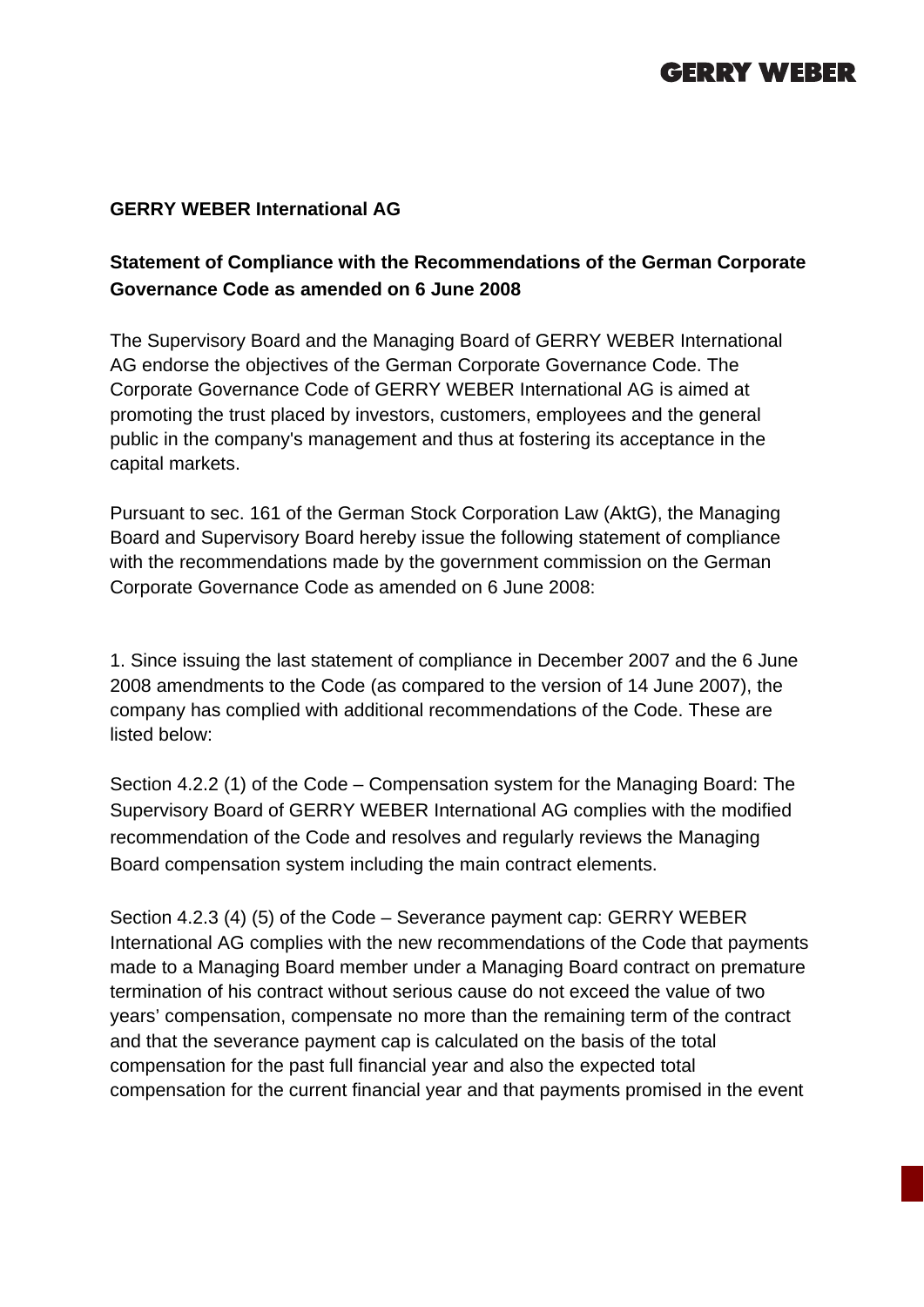# **GERRY WEBER**

of premature termination of a Managing Board member's contract due to a change of control do not exceed 150 percent of the severance payment cap.

2. GERRY WEBER International AG has complied with the recommendations of the government commission on the German Corporate Governance Code with the following exceptions:

Section 2.3.2 of the Code – Electronic notification: GERRY WEBER International AG has sent and will send the notification of the convening of the Annual General Meeting together with the convention documents by electronic means to individual domestic and foreign financial services providers, shareholders and shareholders' associations only upon request. Although the company's statutes, which were amended by the Annual General Meeting on 6 June 2007, permit an electronic notification of all domestic and foreign financial services providers, shareholders and shareholders' associations, GERRY WEBER International AG has refrained and will refrain from such general electronic notification for organisational reasons.

Section 3.8 (2) of the Code - D&O insurance: No retention was agreed and will be agreed upon the conclusion of a D&O insurance policy for the Managing Board and the Supervisory Board in view of the fact that such a retention is not believed to further increase the commitment of the Managing Board and Supervisory Board.

Section 4.2.5 of the Code - Stock option plan, pension plans and fringe benefits: The specific details of a stock option plan or comparable remuneration system have not been and will not be depicted in view of the fact that GERRY WEBER International AG has not issued any stock options as variable remuneration components to date and does not intend to do so in future. The specific details of any stock option plan or comparable remuneration system will be disclosed in a suitable form. No pension plan has been established for the benefit of the Managing Board and no fringe benefits are provided. The compensation report therefore dispenses with a detailed presentation of such plans and programmes.

Section 5.2 Clause 2 and Section 5.3.1 and 5.3.2 of the Code - Formation of committees: With the exception of the nomination committee, the Supervisory Board of GERRY WEBER International AG has not formed and will not form any committees, given that the formation of other committees would not be expedient in view of the number of members of the Supervisory Board.